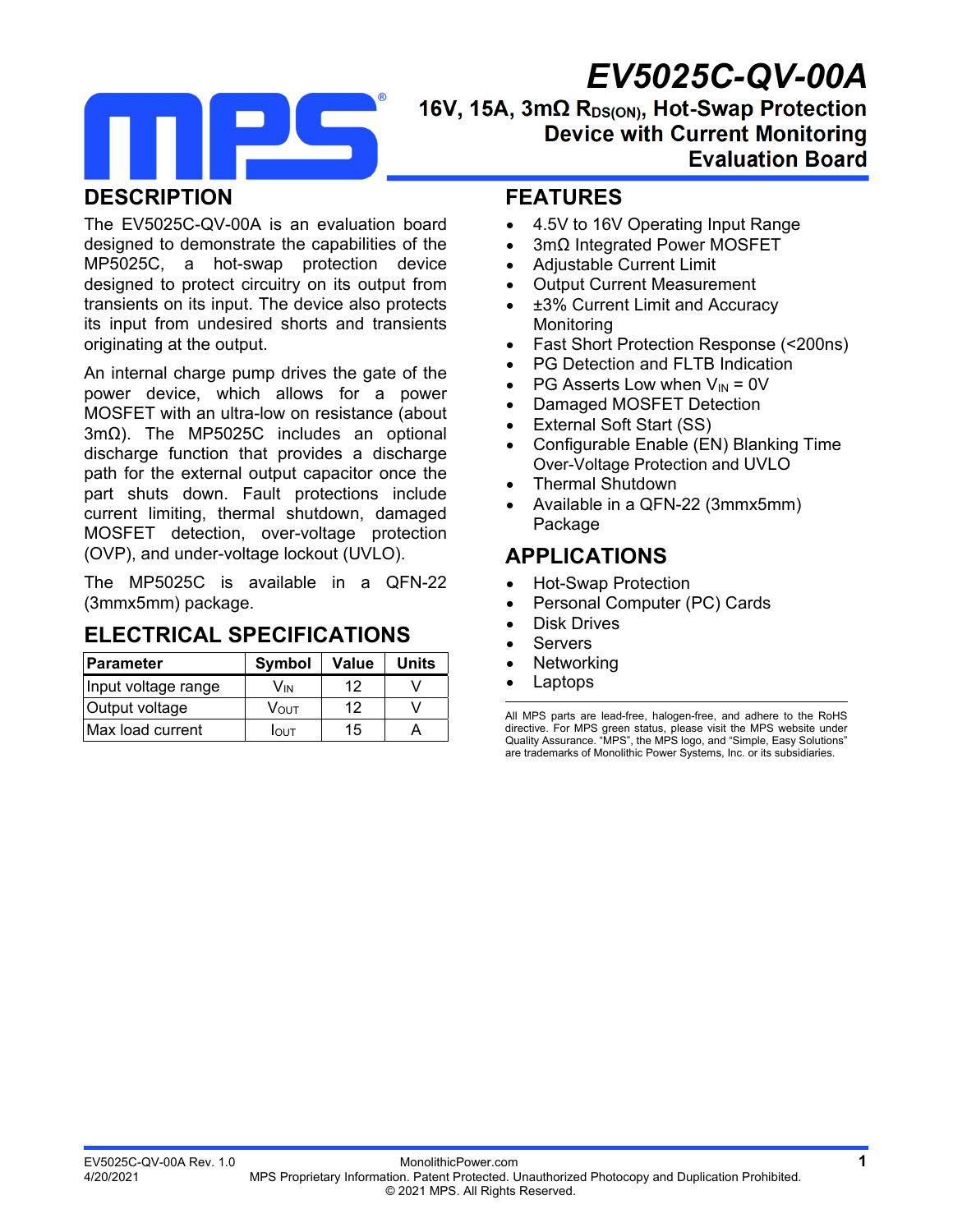# **EV5025C-QV-00A EVALUATION BOARD**



**LxWxH (8.55mmx8.55mmx1.66mm)** 

| <b>Board Number</b> | <b>MPS IC Number</b> |  |
|---------------------|----------------------|--|
| EV5025C-QV-00A      | MP5025CGQV           |  |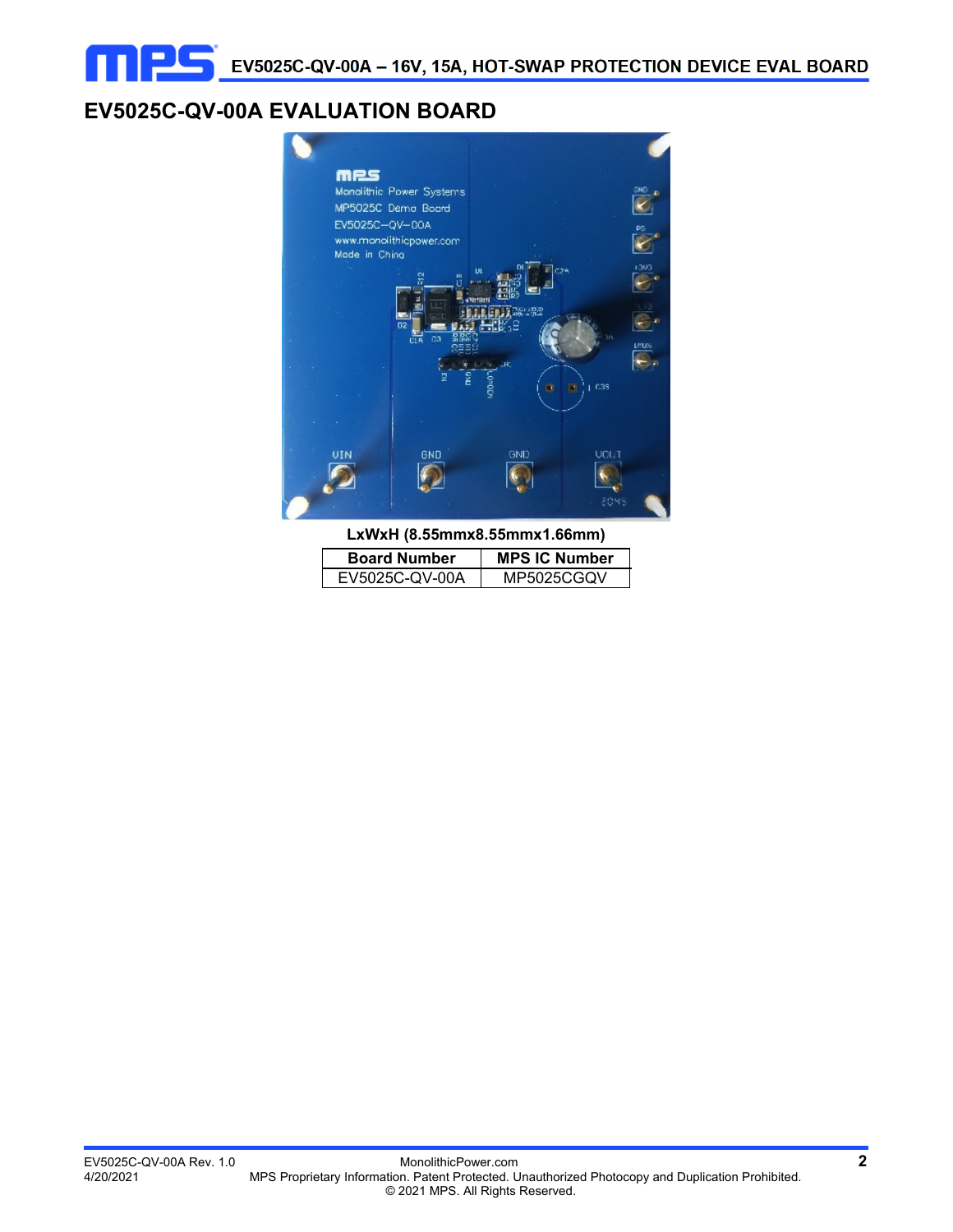# **QUICK START GUIDE**

The evaluation board layout accommodates most commonly used Schottky and output capacitors.

- 1. Attach the load terminals to:
	- a. Positive (+): VOUT
	- b. Negative (-): GND
- 2. Preset the power supply output to 12V, then turn off the power supply.
- 3. Attach the power supply terminals to:
	- a. Positive (+): VIN
	- b. Negative (-): GND
- 4. Turn on the power supply. The board should automatically start up.
- 5. To use the enable (EN) function, apply a digital input to the EN pin. Drive EN above 2V to turn the device on; drive EN below 0.4V to turn it off.
- 6. To use the PG and FLTB indication function, connect the +3V3 and GND terminals to a 3.3V power supply.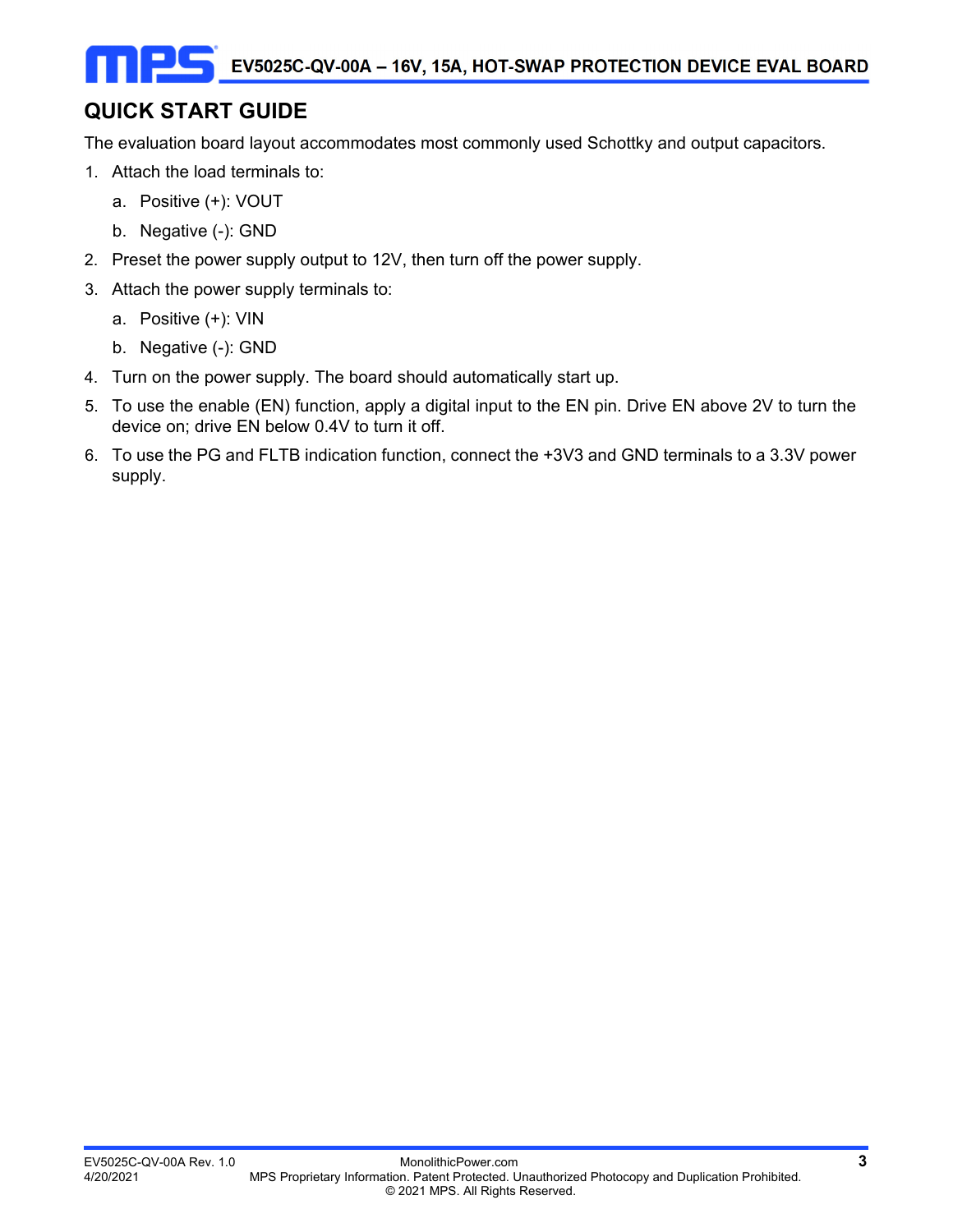## **EVALUTION BOARD SCHEMATIC**

ne



**Figure 1: Evaluation Board Schematic**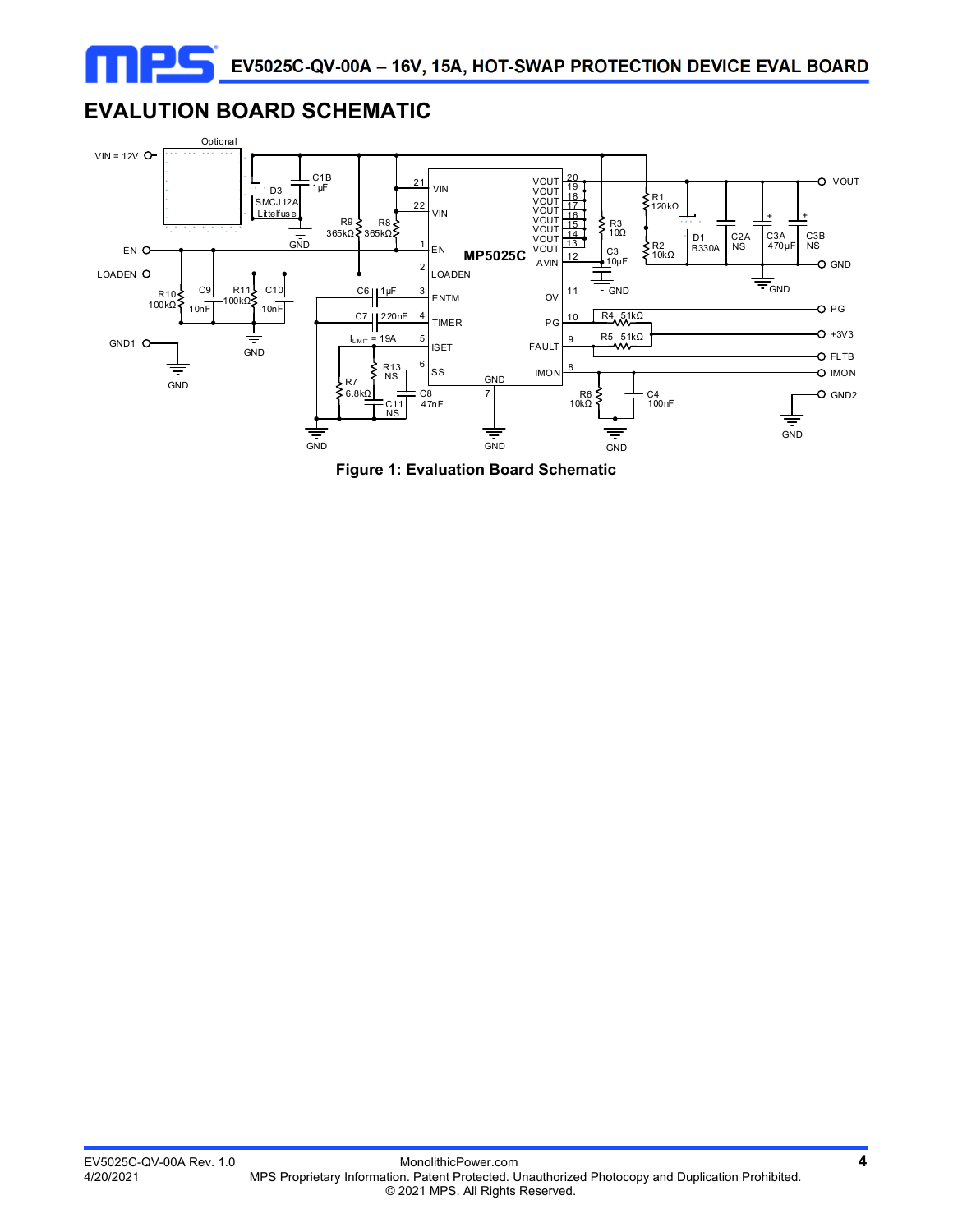## **EV5025C-QV-00A BILL OF MATERIALS**

| Qty            | Ref                                             | Value          | <b>Description</b>                  | Package             | <b>Manufacturer</b> | <b>Manufacturer PN</b> |
|----------------|-------------------------------------------------|----------------|-------------------------------------|---------------------|---------------------|------------------------|
| 1              | C <sub>1</sub> A                                | $22\mu F$      | Ceramic capacitor, 25V,<br>10%, X5R | 1206                | Murata              | GRM31CR61E226KE15      |
| 1              | C1B                                             | $1\mu F$       | Ceramic capacitor, 50V,<br>10%, X7R | 0805                | Murata              | GRM21BR71H105KA12L     |
| 1              | C <sub>3</sub> A                                | 470µF          | Electrolytic capacitor, 35V         | <b>DIP</b>          | Jianghai            | CD263-35V470           |
| $\mathbf{1}$   | C <sub>3</sub>                                  | 10µF           | Ceramic capacitor, 25V,<br>10%, X6S | 0805                | Murata              | GRM21BC81E106KE11L     |
| $\mathbf{1}$   | C <sub>4</sub>                                  | $0.1\mu F$     | Ceramic capacitor, 25V,<br>10%, X7R | 0603                | Murata              | GRM188R71E104KA01D     |
| $\mathbf{1}$   | C <sub>6</sub>                                  | $1\mu F$       | Ceramic capacitor, 16V,<br>10%, X7R | 0603                | Murata              | GRM188R71C105KA12D     |
| 1              | C7                                              | 220nF          | Ceramic capacitor, 16V,<br>10%, X7R | 0603                | Murata              | GRM188R71C224KA01D     |
| $\mathbf{1}$   | C <sub>8</sub>                                  | 47nF           | Ceramic capacitor, 50V,<br>10%, X7R | 0603                | Murata              | GRM188R71H473KA61D     |
| $\overline{2}$ | C9, C10                                         | 10nF           | Ceramic capacitor, 50V,<br>10%, X7R | 0603                | Murata              | GRM188R71H103KA61D     |
| 1              | C <sub>11</sub>                                 | N <sub>S</sub> |                                     |                     |                     |                        |
| $\mathbf 1$    | $\overline{R1}$                                 | $120k\Omega$   | Film resistor, 1%                   | 0603                | Yageo               | RC0603FR-07120KL       |
| $\overline{2}$ | R <sub>2</sub> , R <sub>6</sub>                 | $10k\Omega$    | Film resistor, 1%                   | 0603                | Yageo               | RC0603FR-0710KL        |
| $\mathbf 1$    | R <sub>3</sub>                                  | $10\Omega$     | Film resistor, 1%                   | 0603                | Yageo               | RC0603FR-0710RL        |
| $\overline{2}$ | R4, R5                                          | $51k\Omega$    | Film resistor, 1%                   | 0603                | Yageo               | RC0603FR-0751KL        |
| $\overline{1}$ | $\overline{R7}$                                 | $6.8k\Omega$   | Film resistor, 1%                   | 0603                | Yageo               | RC0603FR-076K8L        |
| $\overline{2}$ | R8, R9                                          | $365k\Omega$   | Film resistor, 1%                   | 0603                | Yageo               | RC0603FR-07365KL       |
| $\overline{2}$ | R <sub>10</sub> , R <sub>11</sub>               | $100k\Omega$   | Film resistor, 1%                   | 0603                | Yageo               | RC0603FR-07100KL       |
| $\overline{1}$ | R <sub>12</sub>                                 | $1k\Omega$     | Film resistor, 1%                   | 1206                | Hottech             | RI1206L1001FT          |
| $\mathbf 1$    | R <sub>13</sub>                                 | <b>NS</b>      |                                     |                     |                     |                        |
| $\overline{2}$ | D1, D2                                          | 30V            | Schottky diode, 3A                  | <b>SMA</b>          | Diodes, Inc.        | <b>B330A</b>           |
| $\mathbf{1}$   | $\overline{D3}$                                 | 12V            | <b>TVS</b> diode                    | <b>SMC</b>          | Littelfuse          | SMCJ12A                |
| 4              | $VIN$ ,<br>VOUT,<br>GND,<br><b>GND</b>          | 20A            | Power pin connector                 | <b>DIP</b>          | Any                 |                        |
| 5              | PG,<br>$+3.3V,$<br>GND,<br>FLTB,<br><b>IMON</b> | 10A            | Test point connector                | <b>DIP</b>          | Any                 |                        |
| 1              | CN1                                             | 3A             | 5-pin connector                     | DIP                 | Any                 |                        |
| $\mathbf{1}$   | U1                                              | MP5025C        | Hot-swap protection<br>device       | QFN-22<br>(3mmx5mm) | <b>MPS</b>          | MP5025CGQV             |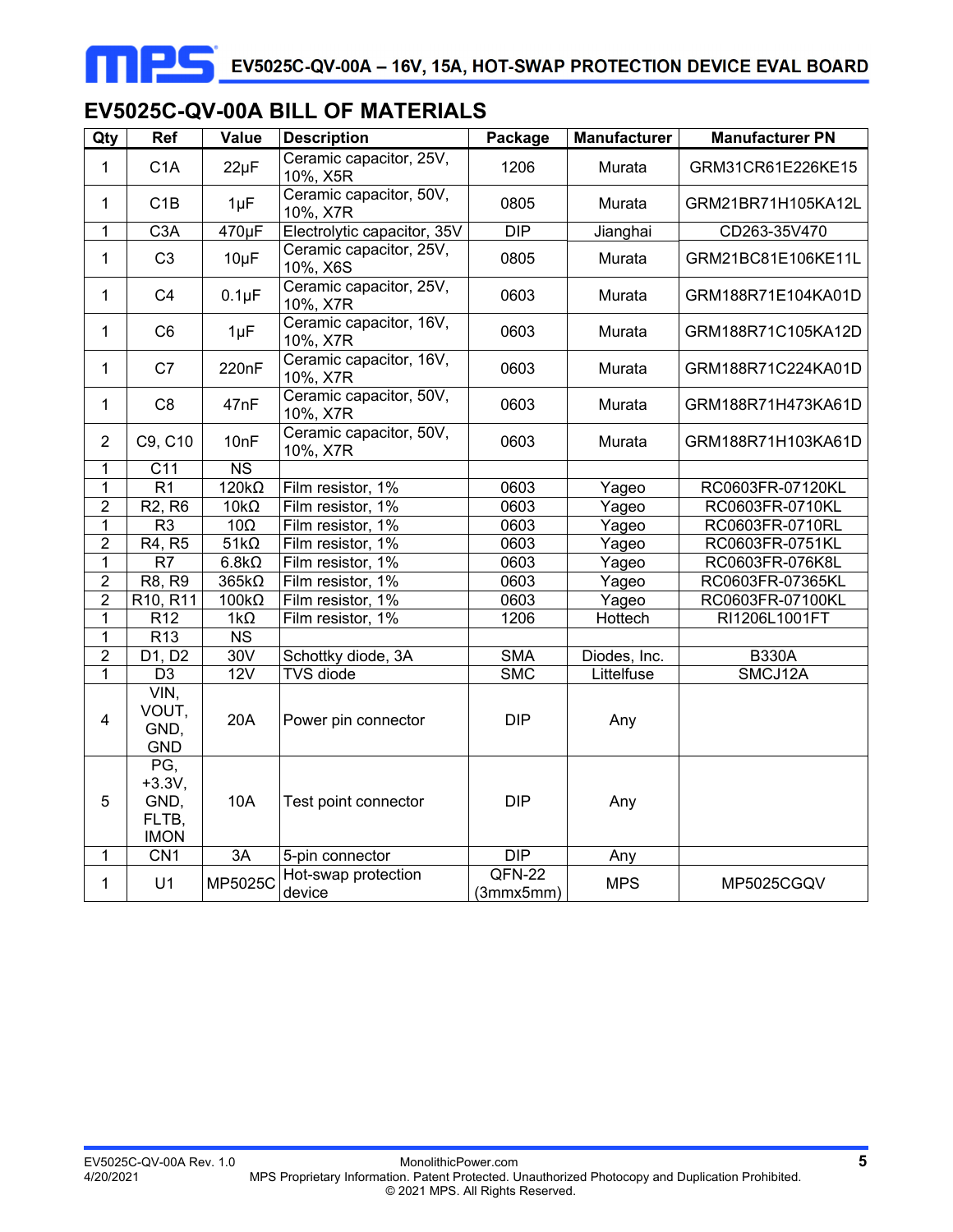# **PCB LAYOUT**



Figure 2: Top Silk and Top Layer **Figure 3: Bottom Layer** Figure 3: Bottom Layer